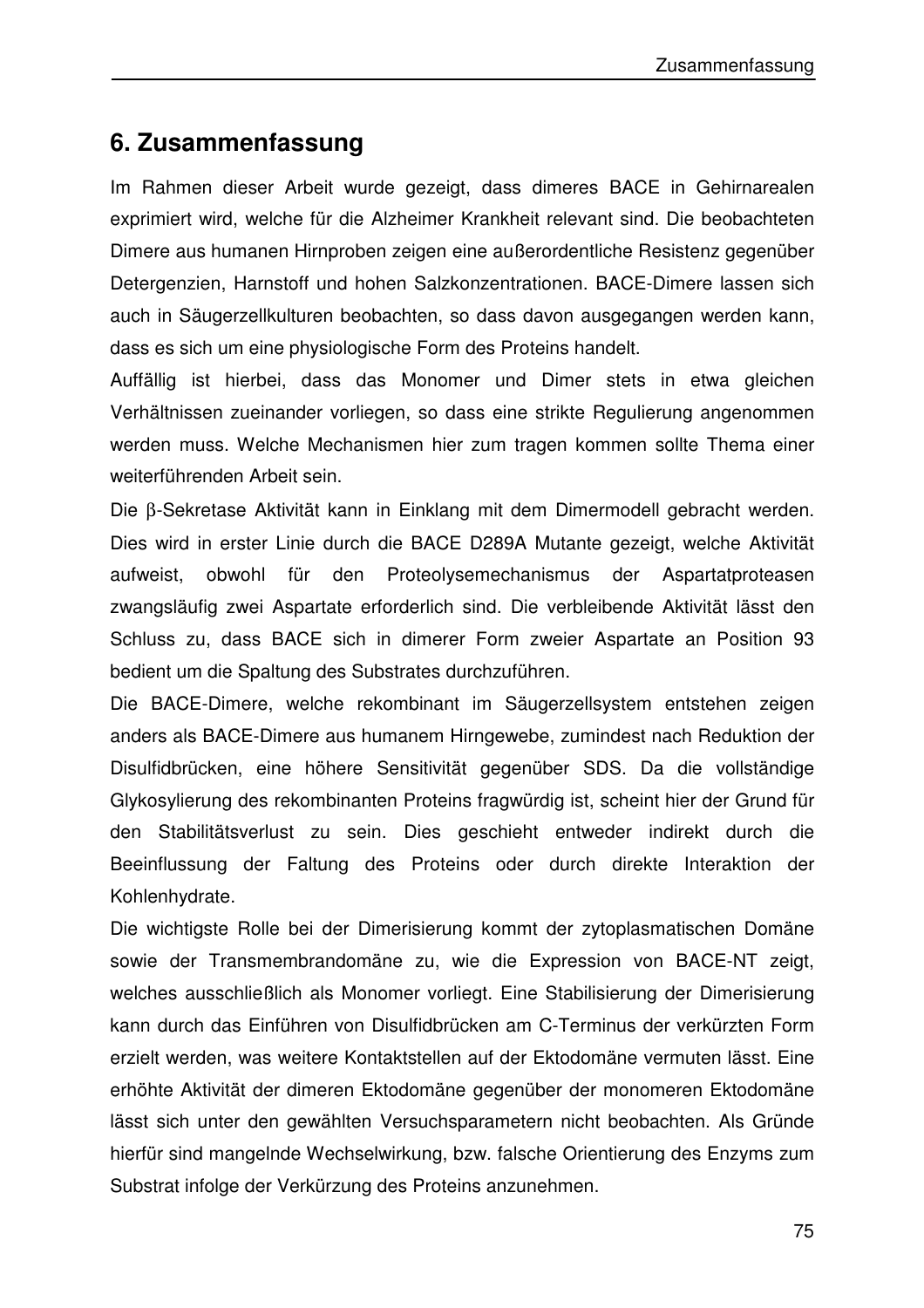Eine Autoproteolyse von BACE konnte weder belegt noch bewiesen werden, da der Nachweis der gesuchten Fragmente nicht reproduzierbar war, und die untersuchten Mutanten NL und KV keinen Effekt zeigten.

Die beobachtete Kupferbindung von BACE scheint physiologischer Natur zu sein, ist stabil gegenüber hohen Salzkonzentrationen und dient möglicherweise der Regulation der Dimerisierung und somit der Aktivität. RT-SPR Studien mit synthetischen Peptiden oder Proteaseverdau und anschließenden MALDI-MS-Messungen könnten die metallbindende Domäne näher eingrenzen und gerichtete Mutationen einzelne beteiligte Aminosäuren identifizieren.

Teile dieser Arbeit wurden im Journal of Biological Chemistry (JBC) in der Ausgabe 279, Nr. 38, 17. September 2004 unter dem Titel "Human BACE Forms Dimers and Colocalizes with APP" veröffentlicht (Schmechel A, et al., 2004).

## **Summary**

In this thesis we were able to show that dimeric BACE is expressed in brain regions relevant for alzheimers disease. Human brain samples showed the presence of a dimer which is exceptionally resistant against detergents, urea and high salt concentrations. BACE dimers also showed up in mammalian cell culture leading to the conclusion that it represents the physiological form of the human β-secretase. Remarkably monomer and dimer are always present in the same ratio so as we assume that there is a strict regulation for the dimerization process. Which mechanisms are involved should be examined by further study.

The β-secretase activity is consistent with the proposed dimeric model. This is most convincingly shown by the activity of the BACE D289A mutant which is supposed to be inactive because the presence of 2 aspartate residues is necessary. The observed activity gives rise to the assumption that BACE utilizes two aspartate residues in position 93 as a dimer to fulfil the requirement of the known mechanism of aspartic proteases. Accordingly the substrate is proteolysed by the concerted action of a single aspartate per each monomer.